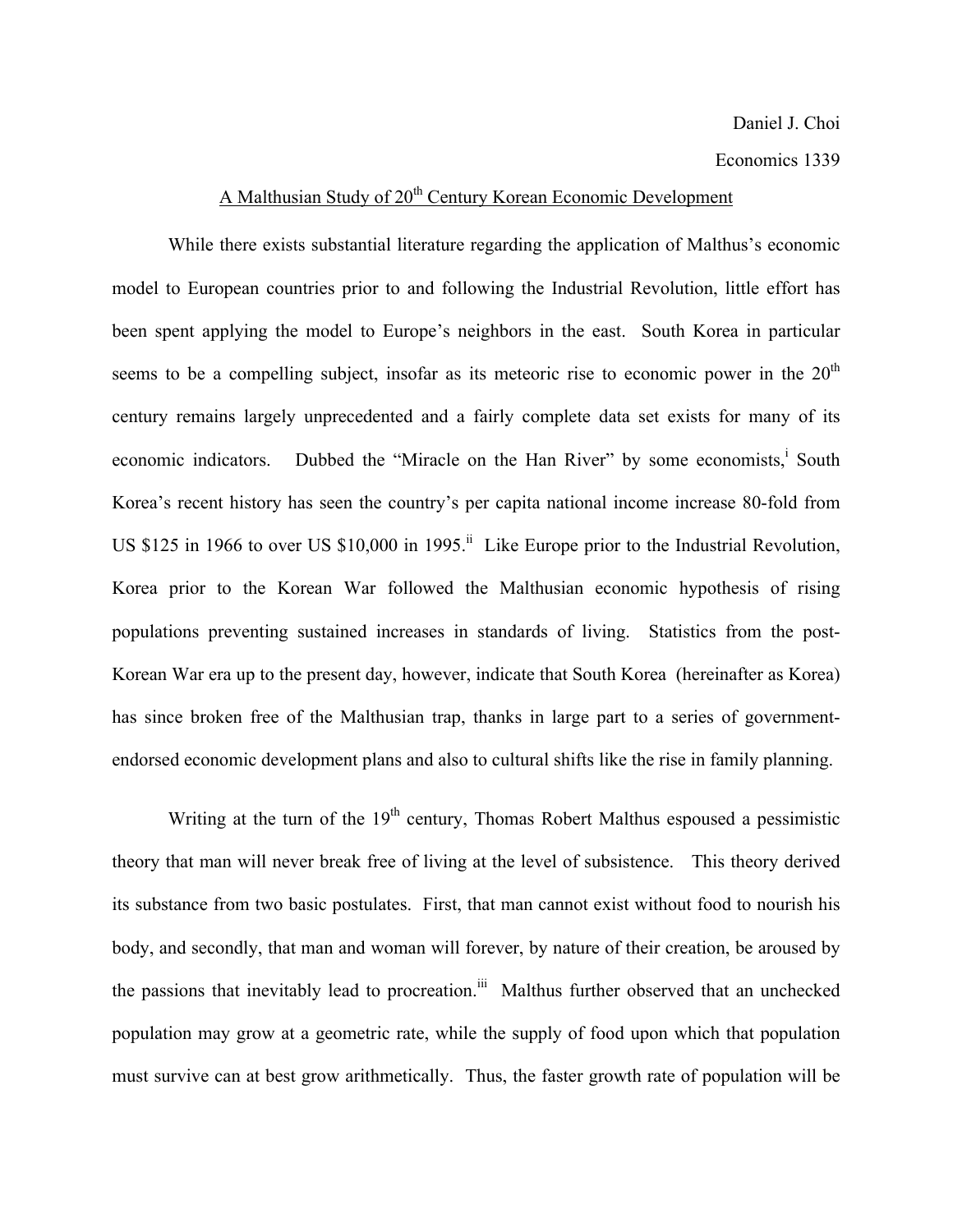tempered by the more moderate growth rate of its food supply. To explain this interaction, Malthus identified two types of checks that control population expansion. Preventive checks such as family planning place voluntary limitations on population growth, while positive checks reduce the population to a sustainable level by way of hardships like diseases, famines, and wars. Both types of checks play a role in Korea's economic expansion in the  $20<sup>th</sup>$  century.

Prior to continuing its analysis, this paper must make one important clarification. While Malthus's exact thesis refers to food supply per capita as the limiting factor to population expansion, this study replaces that statistic with income per capita and GDP per capita. This is done primarily because more complete figures exist for these metrics. Admittedly, the use of food supply per capita data would prove more appropriate for this study. However, since food production worldwide currently outstrips population growth, the limiting factor to population expansion is not simply the food supply, but rather access to that food supply, which is directly related to measures of wealth like income per capita and GDP per capita.

Empirical data prior to the Korean War follows closely the expected cycle of an economy stuck in the Malthusian Trap. Figure 1 below shows an increase in the infant mortality rate in the years leading up to the Korean War.



**Figure 1, Infant Mortality Rate in Korea from 1926-1944, (per 1000 live births)iv**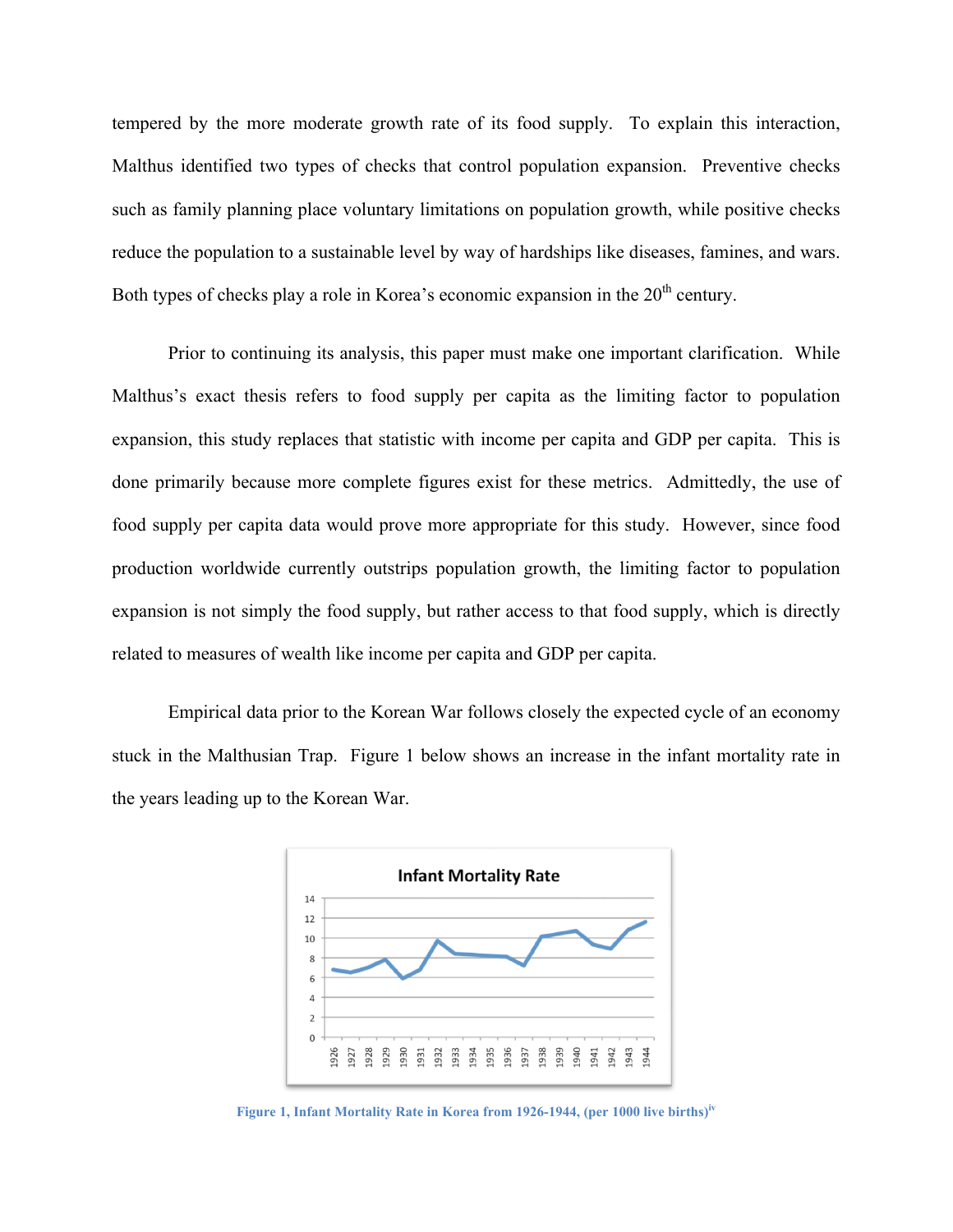In the Malthusian model, an increase in mortality will result in an increase in average income as the supply for jobs decreases. This increase in average income will in turn affect an increase in population as a greater number of people can now be supported. These interactions are indeed reflected in the data presented in Figures 2 and 3 below.



The Malthusian model then predicts a decrease in average income as the rising population increases the supply for jobs, followed by the return to a population level that this lower average income can sustain. Again, these predictions are realized in the empirical data presented below in Figures 4 and 5.



While pre-Korean War data suggest that Korea followed the Malthusian model, similar statistics following the Korean War indicate a departure from the model. As illustrated in Figures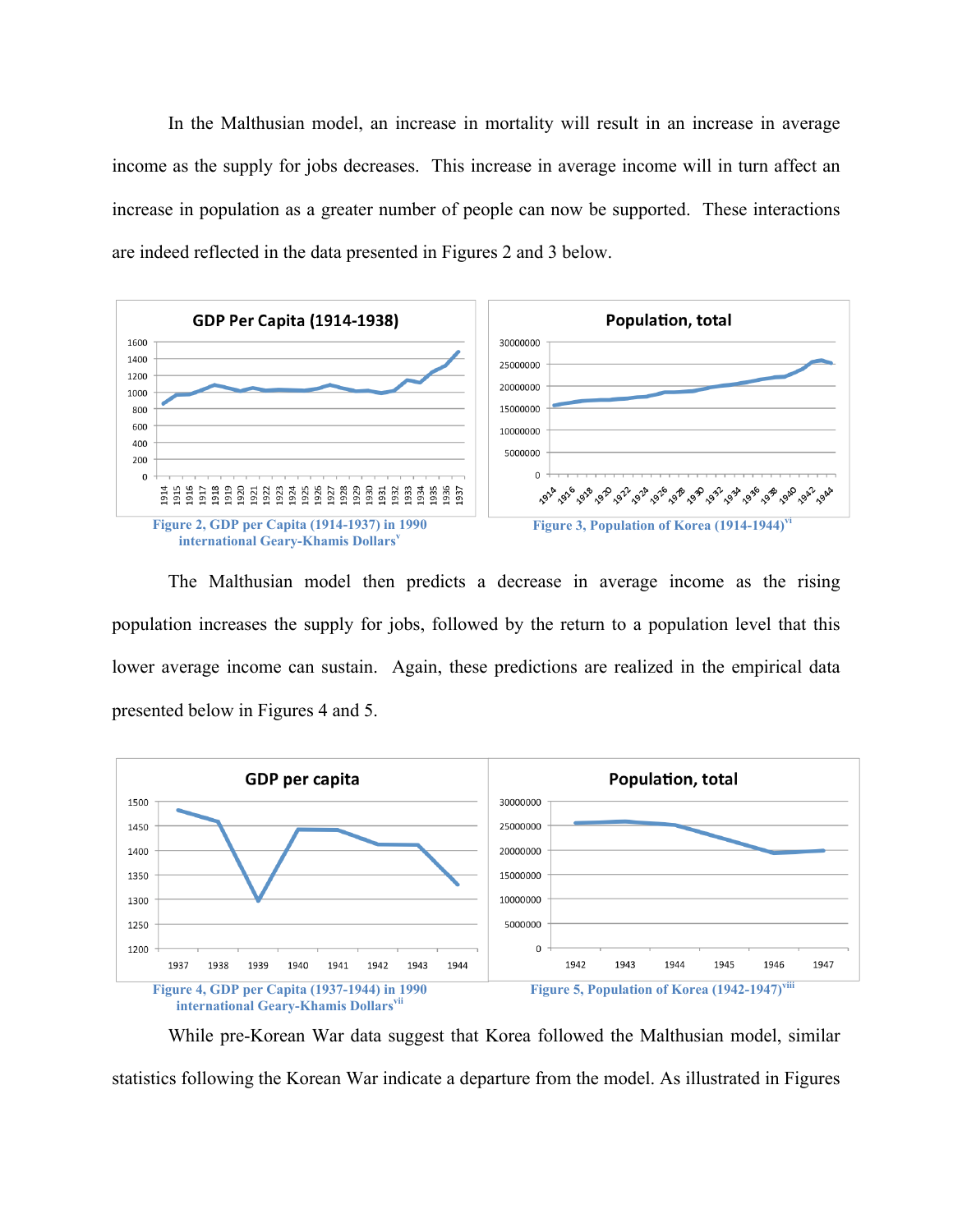6 and 7 below, agricultural yields increased and eventually produced an increase in living standards, which is to be expected based on Malthus's theories.



Given an increase in living standards, Malthus would have predicted a spike in the population, but instead Korea's fertility rate dropped, as shown in Figure 8.



**Figure 8, Fertility rate, total (births per woman) (1960-1996)**

This extended trend of a dropping fertility rate coincides with a deliberate government plan to slow population growth. In the 1970s, the government began instituting lower tax rates for smaller families, giving higher priority for public housing to smaller families, and also offering cash payments to parents who received vasectomies or tubal ligations.<sup>xi</sup> The Korean government's efforts appear to have been largely successfully, as the fertility rate experienced a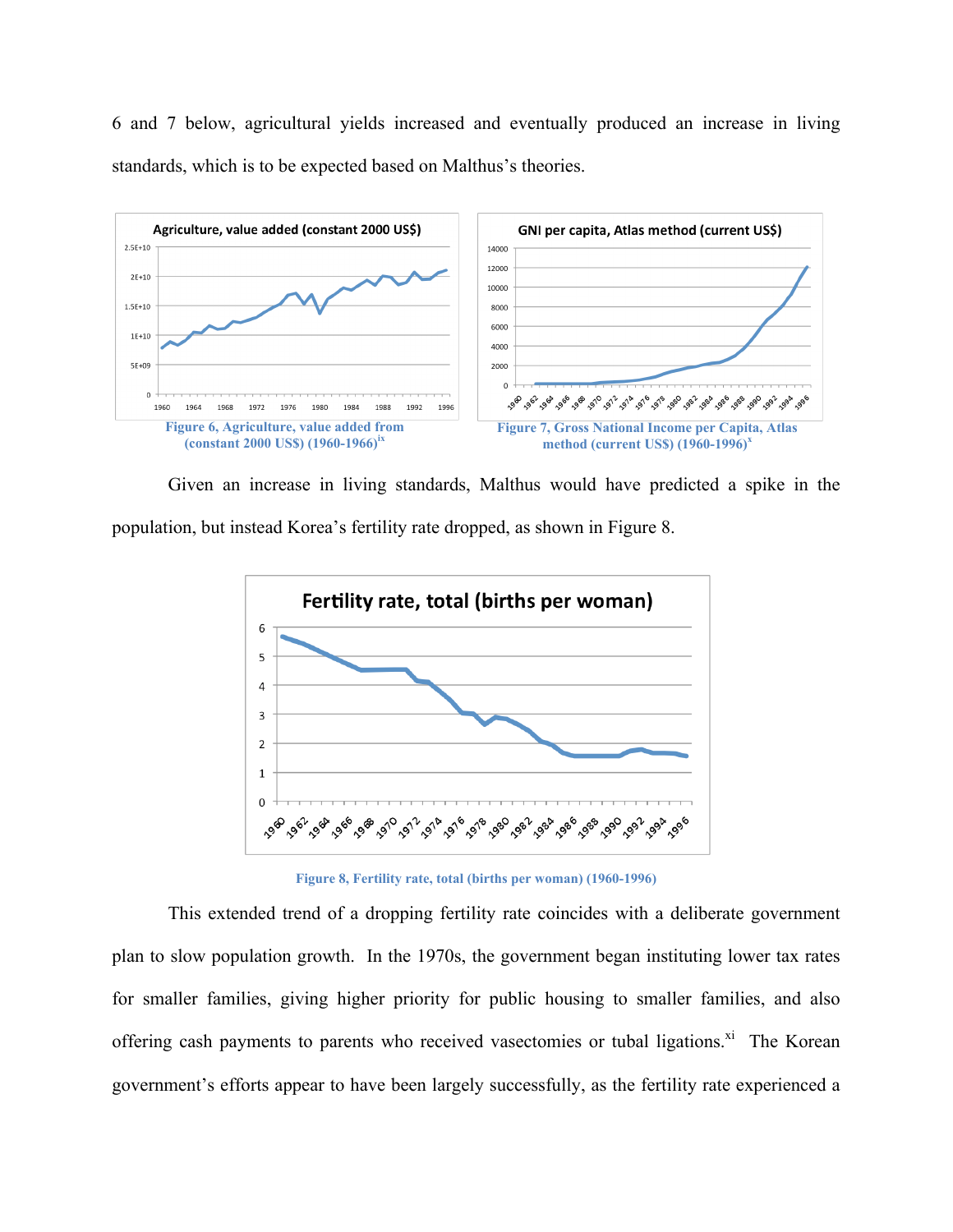steep drop-off in the years thereafter. On the other hand, some researchers have put forth reasons to explain why fertility might decrease in a modern country regardless of government incentives. Becker, Kevin M. Murphy and Robert F. Tamura explain:

"Malthus's analysis is not suited to the modern era, as it ignores the importance of education and the higher cost of raising children in industrialized countries, a result of the higher value of time in such countries. These two factors induce parents in rich countries to invest in their children's quality rather than in their quantity, which can account for lower fertility rates than the ones suggested by Malthus."<sup>xii</sup>

This theory is certainly a plausible explanation for the decrease in fertility rate. The Korean education system during the late 1970s and early 1980s was strengthened by a swift and sizeable increase in government spending. In 1975, education accounted for 13.9 percent of total government expenditure and by 1986 that figure had increased to 27.3 percent.<sup>xiii</sup> Additionally, it became more expensive (and socially praiseworthy) to send one's children to the best schools available. As children became a larger investment, parents understood that they could not afford to have as many, and so the fertility rate declined.

During the following decade, the advancement of political democracy in Korea lifted many of the restrictions over union activities that had previously held wages at lower levels.<sup>xiv</sup> Wages increased in earnest near the close of the 1980s, and with a population that was growing at a slower rate due to decreasing fertility, there were no Malthusian forces pushing wages back down to subsistence levels. The Korean government also introduced incentives in the form of import allowances and subsidies that would encourage companies to react to unit labor cost increases by investing in ways to increase productivity. The resulting inventions of new technologies and methods helped to further advance the state of Korea's manufacturing industry and were crucial to the country's economic success later in the  $20<sup>th</sup>$  century.